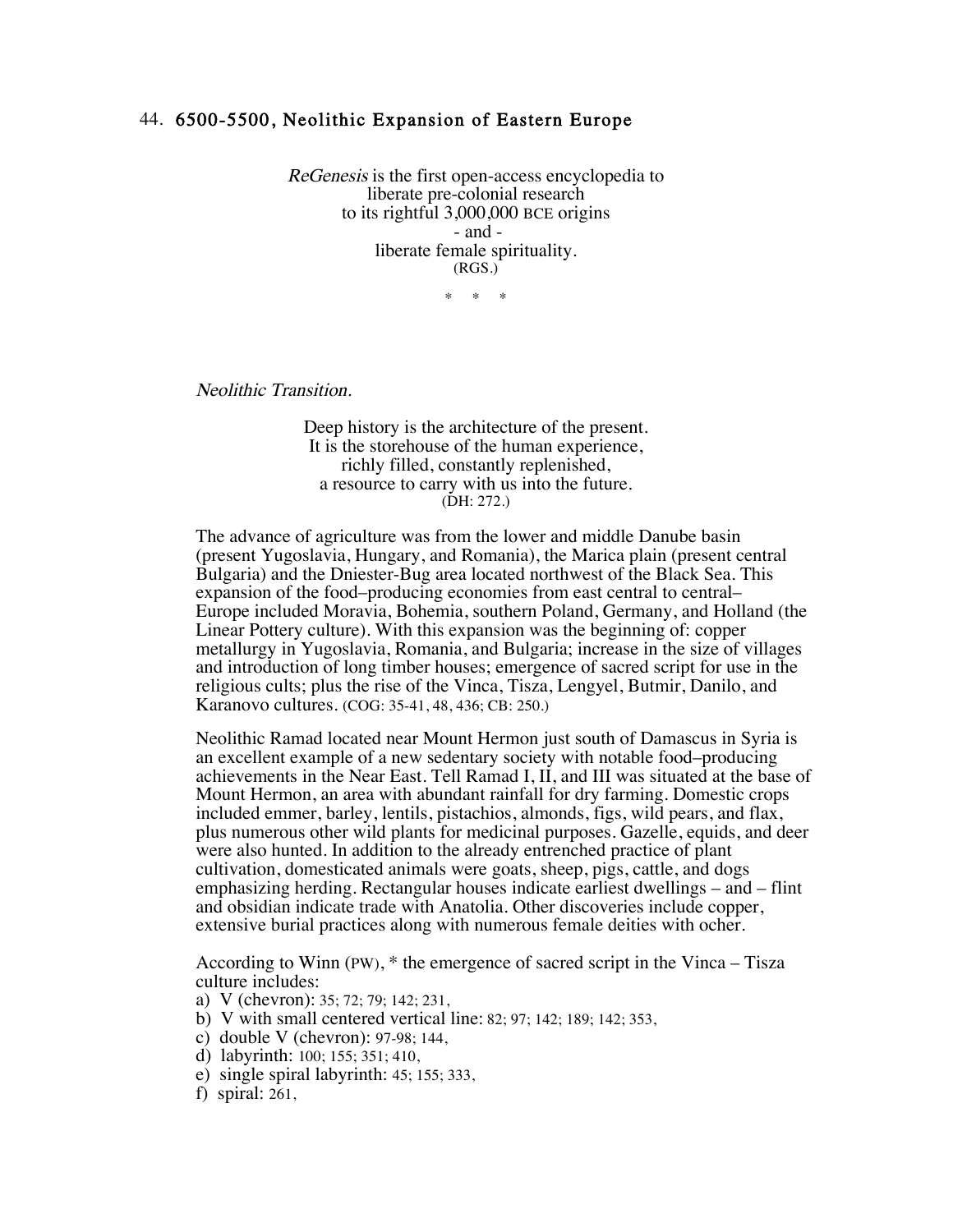- g) triangle: 88; 114; 121; 186; 231,
- h) concentric circle and dot: 90; 119; 148; 313,
- i) KA: 41; 80; 119; 151; 180,
- j) double-axe (labrys): 184, \*\*
- k) tryfus (triske–triskele): 245; 321,
- l) double goddess: 327,
- m) V (chevron) with emerging bush: 366,
- n) Vinca and Uruk script comparisons: 218-220 and Chapter VII, and
- o) M (amniotic fluid or Egyptian and Greek  $mu = water$ ): 35; 119; 353. \*\*\*
- $*$  The above is in addition to the many other authors cited throughout  $Re$ -

Genesis including Gimbutas. (GGE; LOG; WCG; TKC; BBA; TFW; TWKP; TAW; TLG.) \*\* Interpretations of the labrys include: the labia; butterfly; chrysalises; doubleaxe; and figure 8. (Also, see Native American Banner stones.) \*\*\* According to the Darnells (1999), M is the hieroglyphic for water and later the Semitic letter M. (DOE.) Also, according to Gimbutas (1989), "the aquatic significance of the M sign seems to have survived in the Egyptian hieroglyph M, mu, meaning water, and in the ancient Greek letter M,  $mu$ . (LOG: 19.) (OG: 11.) (Addendum. For images of Vinca–Tisza (Central Balkan) signs and symbols, see Google Images, and use the phrase: "Jela Transylvania Neolithic sign.")

For a comparative study of Jomon Dogu and Neolithic figures:

Bailey, Douglass, Andrew Cochrane, and Jean Zambelli. Unearthed: A Comparative Study of Jomon Dogu and Neolithic Figurines. Norwich, England: S. I. Sainsbury Centre, 2010. (U.)

- Carter, Susan Gail. "The Dogu Figures of the Jomon: An Introduction." The Journal of Archaeomythology 5 (Winter 2009): 41-60. (DF.)
- Habu, J. Ancient Jomon of Japan. Cambridge, England: Cambridge University Press, 2004. (AJJ.)
- Oh, Amana Chung Hae. Comparative Structural Analysis of the Pottery Decorations from the Katsusaka Culture in the Chubu Highlands, Japan (c. 3,300-2,900 BCE). Diss. CIIS, 2006. Ann Arbor, MI: ProQuest/UMI, 6 Feb. 2011. (Publication No. AAT 3218524.) (CWJ.)

Archaeomythology (Diversity) Method: A brief selection of Neolithic Europe/Old European works that highlight archaeology, mythology, proto – script including logographic or ideographic writing, linguistics, signs, symbols, folksongs, and other matristic considerations that may challenge perennial silos and other dominant endeavors.

Biggs, Sharon M. The Silo Effect: Invisible Barriers That Can Destroy Organizational Teams. San Bernardino, CA: no pub., 2014. (TSE.)

- Cavalli-Sforza, Luigi Luca, and Francesco Cavalli-Sforza. The Great Human Diasporas: The History of Diversity and Evolution. New York, NY: Helix Books, 1995. (GHD.)
- Cavalli-Sforza, Luigi Luca. "Genetic Evidence Supporting Marija Gimbutas' Work on the Origin of Indo-European People." From the Realm of the Ancestors: An Anthology in Honor of Marija Gimbutas. Ed. Joan Marler. Manchester, CT: Knowledge, Ideas and Trends, Inc., 1997. 93-101. (GE.)
- Eisler, Riane Tennenhaus. The Chalice and the Blade: Our History, Our Future. San Francisco: Harper and Row, 1987. (CB.)
- "Rediscovering Our Past, Reclaiming Our Future: Toward a New Paradigm for History." From the Realm of the Ancestors: An Anthology in Honor of Marija Gimbutas. Ed. Joan Marler. Manchester, CT: Knowledge, Ideas and Trends, Inc., 1997. 335-349. (ROP.)
- \_\_\_\_\_. "The Battle Over Human Possibilities: Women Men, and Culture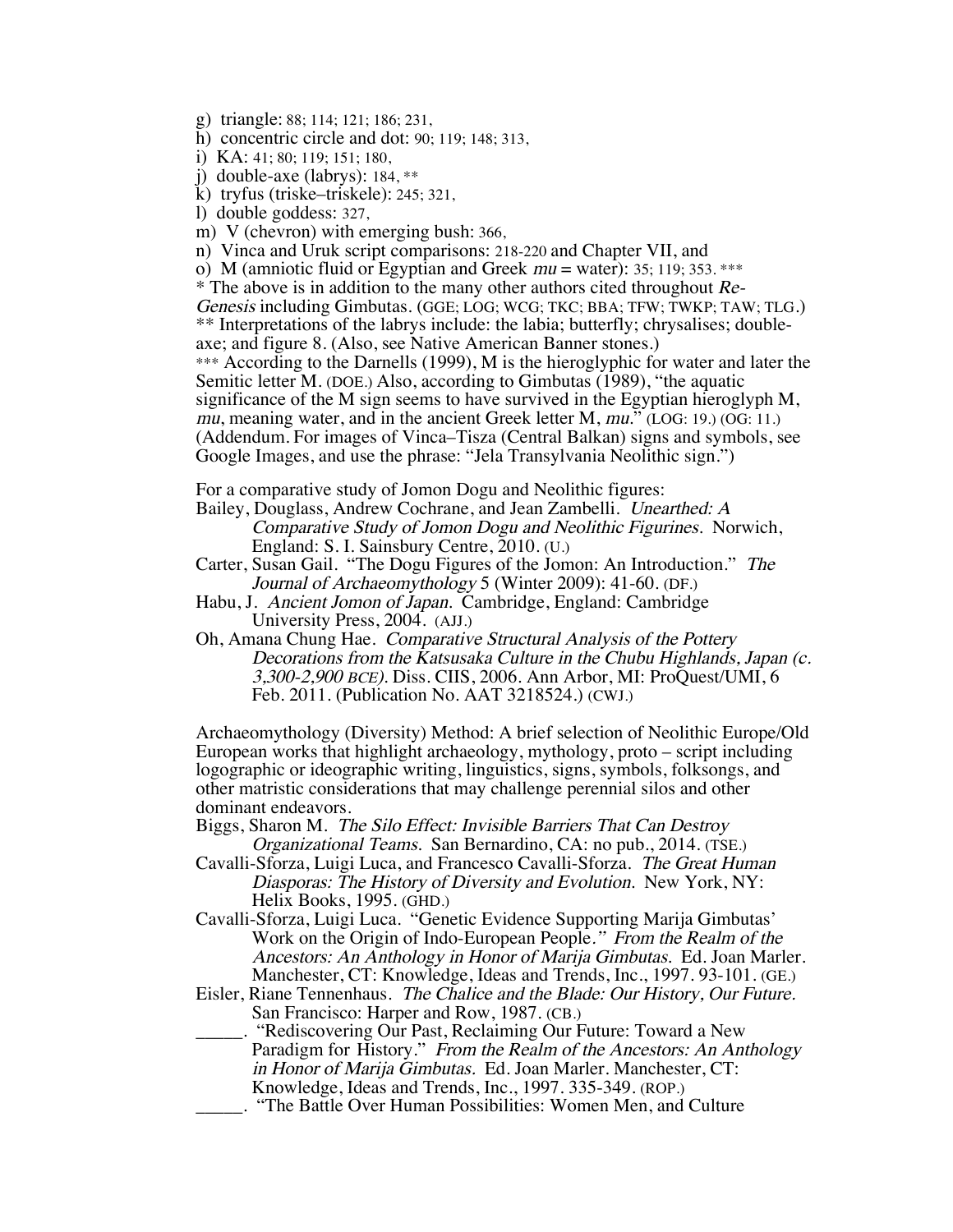Transformation." Societies of Peace: Matriarchies Past, Present and Future: Selected Papers, First World Congress on Matriarchal Studies, 2003, Second World Congress on Matriarchal Studies, 2005. Ed. Göttner-Abendroth, Heide. Toronto, Canada: Inanna Publications, 2009. 269- 282.(BOH.)

- Gimbutas, Marija Alseikaite. The Language of the Goddess. San Francisco, CA, Harper San Francisco, 1989. (LOG.)
	- . The Civilization of the Goddess: The World of Europe. San Francisco, CA: Harper, 1991. 43, 47-49. (COG.)
- \_\_\_\_\_. "Three Waves of the Kurgan People into Old Europe, 4500-2500 B.C." Eds. Miriam Robbins Dexter, and Karlene Jones-Bley. Journal of Indo-European Studies Monograph No. 18 (1997): 240-268. (TWKP.)
- Haarmann, Harald. Early Civilization and Literacy in Europe: An Inquiry into Cultural Continuity in the Mediterranean World. New York, NY: Mouton de Gruyter, 1996. (ECLE.)
	- \_\_\_\_\_. "Writing in the Ancient Mediterranean: The Old European Legacy." From the Realm of the Ancestors: An Anthology in Honor of Marija Gimbutas. Ed. Joan Marler. Manchester, CT: Knowledge, Ideas and Trends, Inc., 1997. 108-121. (WAM.)
- \_\_\_\_\_. Ancient Knowledge, Ancient Know-How, Ancient Reasoning: Cultural Memory in Transition, from Prehistory to Classical Antiquity and Beyond. Amherst, NY: Cambria Press, 2013. (AN.)
- Journey of Man. Dir. Jennifer Beamish. Eds. Clive Maltby, Gregers Sall, and Spencer Wells. Tigress Productions, Public Broadcasting Service (U.S.), et al. 1 videodisc (120 min.) PBS Home Video, 2004. (JOM.)
- Keller, Mara Lynn. "The Interface of Archaeology and Mythology: A Philosophical Evaluation of the Gimbutas Paradigm." From the Realm of the Ancestors: An Anthology in Honor of Marija Gimbutas. Ed. Joan Marler. Manchester, CT: Knowledge, Ideas and Trends, Inc., 1997. 381- 398. (IAM.)
- Mallory, James P. In Search of the Indo-Europeans: Language, Archaeology and Myth. London, England: Thames and Hudson, 1990. (SIE.)
- Marler, Joan, Ed. From the Realm of the Ancestors: An Anthology in Honor of Marija Gimbutas. Manchester, CT: Knowledge, Ideas and Trends, Inc., 1997. (FRA.)
	- . The Danube Script: Neo-Eneolithic Writing in Southeastern Europe. Sebastopol, CA: Institute of Archaeomythology, 2008. (TDS.)
- Marler, Joan. "The Iconography and Social Structure of Old Europe: The Archaeomythological Research of Marija Gimbutas." Societies of Peace: Matriarchies Past, Present and Future: Selected Papers, First World Congress on Matriarchal Studies, 2003, Second World Congress on Matriarchal Studies, 2005. Ed. Göttner-Abendroth, Heide. Toronto, Canada: Inanna Publications, 2009. (ISS.)
- Marler, Joan, and Miriam R. Dexter, Eds. Signs of Civilization: Neolithic Symbol System of Southeast Europe. Novi Sad, Hungary: Institute of Archaeomythology, 2009. (SC.)
- Meador, Betty De Shong. A Sagidda of Inanna. Tran. Betty De Shong Meador. Handout for "Inanna," CIIS Workshop, 11-17-1996. (ASOI.) Inanna: Lady of the Largest Heart. Austin, TX: University of Texas Press, (2000). (ILLH.)
- Metzner, Ralph. The Well of Remembrance: Rediscovering the Earth Wisdom Myths of Northern Europe. Boston, MA: Shambhala, 1994. (WOR.)
- Poruciuc, Adrian. Prehistoric Roots of Romanian and Southeast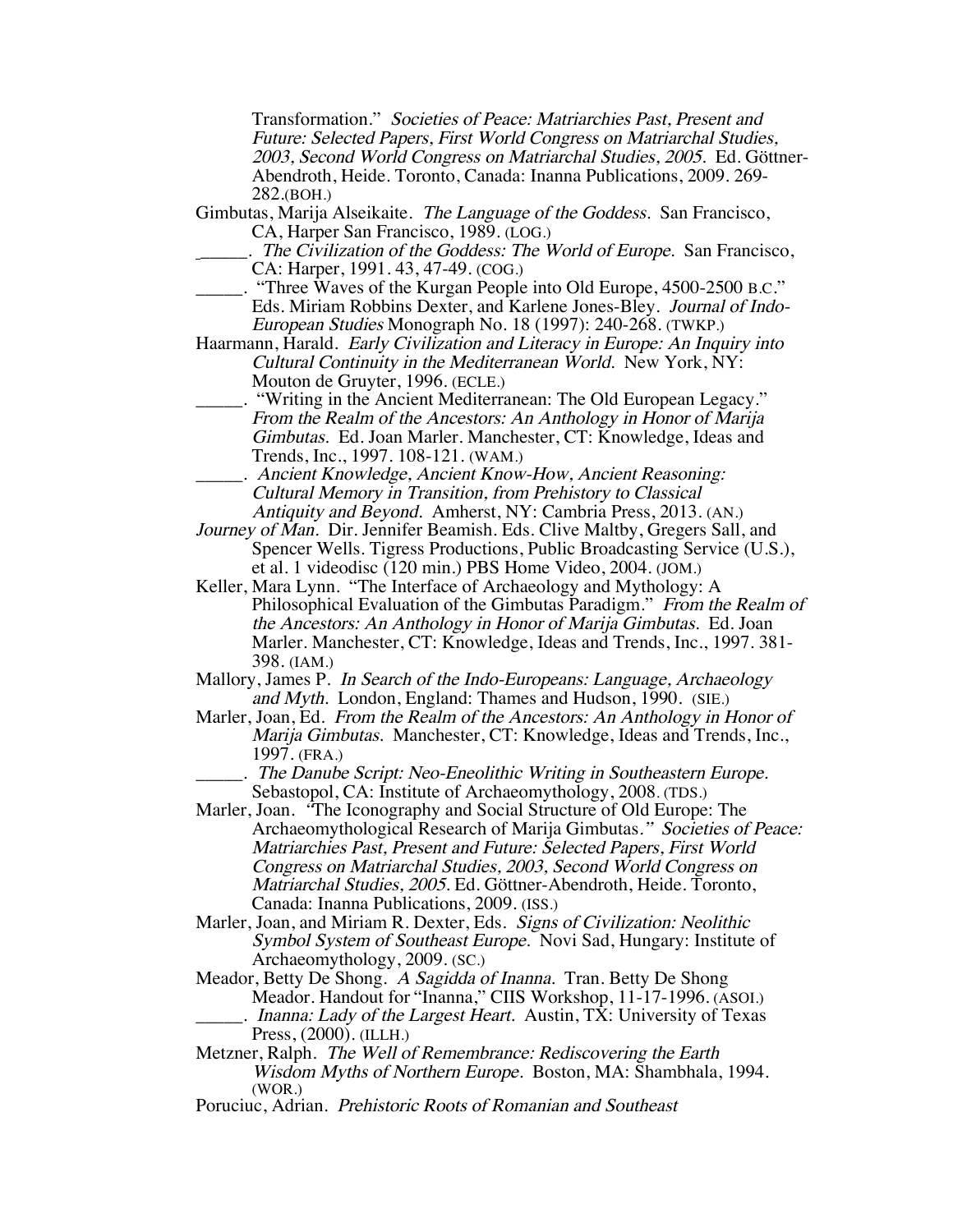European Traditions. Eds. Joan Marler, and Miriam R. Dexter. Sebastopol, CA: Institute of Archaeomythology, 2010. (PRR.)

- Reason, Peter. Participation in Human Inquiry. London, England: Sage, 1994. (PHI.)
- Spretnak, Charlene. "Beyond Backlash: An Appreciation of the Work of Marija Gimbutas." Journal of Feminist Studies in Religion 12.2 (Fall 1996): 91-98. (BBAW.)
- Swimme, Brian. The Hidden Heart of the Cosmos: Humanity and the New Story. Maryknoll, NY: Orbis Books, 1996. (HHTC.)
- Swimme, Brian, and Thomas Berry. The Universe Story: From the Primordial Flaring Forth to the Ecozoic Era. San Francisco, CA: Harper San Francisco, 1992. (TUS.)
- Wade, Nicholas. "The Tangled Roots of English: Proto-Indo-European, the Precursor to Many Languages, May Have Been Spread by Force, Not Farming." *New York Times*, Feb. 24, 2015: Di, D6. (TRE.)
- Winn, Milton M. The Signs of Vinca Culture: An Internal Analysis: Their Role, Chronology and Independence from Mesopotamia. Los Angeles, CA: University of California, 1973. (PW.)
- Winn, Shan M. M. Pre-writing in Southeastern Europe: The Sign System of the Vinca Culture, ca. 4000 B.C. Calgary, Canada: Western Publishers, 1981. (PW2.)

Alternate considerations include: Brian Hayden, 2002; Ian Hodder in "Scientific American," 2004; Conkey and Tringham, 1994; Colin Renfrew, 2003; Goodison and Morris, 1998; and Michael Balter, 2005.

Further research:

- Anthony, David W. The Horse, the Wheel, and Language: How Bronze-Age Rides from the Eurasian Steppes Shaped the Modern World. Princeton, NJ: Princeton University Press, 2007. (HWL)
- Rigoglioso, Marguerite. "The Disappearing of the Goddess and Gimbutas: A Critical Review of The Goddess and the Bull." Journal of Archaeomythology 3.1 (Spring-Summer 2007): 95-105. (DGG.)

Further symbolic writing systems including the V/triangle/vulvic engravings and gender emergence:

Caldwell, Duncan. "Supernatural Pregnancies: Common Features and New Ideas Concerning Upper Paleolithic Feminine Imagery." Arts & Cultures. Geneva, Switzerland: Barbier-Mueller Museums, 2010. 52-75. (SPC.)

- Clottes, Jean, and J. David Lewis-Williams. The Shamans of Prehistory: Trance and Magic in the Painted Caves. Trans. Sophie Hawkes. New York, NY: Harry N. Abrams, 1998. (SOP.)
- Conroy, L. P. "Female Figurines of the Upper Paleolithic and the Emergence of Gender." Women in Archaeology: A Feminist Critique. Eds. Hilary du Cros and Laurajane Smith. Canberra, Australia: Dept. of Prehistory, Research School of Pacific Studies, Australian National University, 1993. 153-160. (FF.)
- Joan, Eahr Amelia. "Ochre's Living Lineage: The Gyne-Morphic Bloodline of Spirituality." Publication, 2018. (OLL.)
- Lewis-Williams, David J. The Mind in the Cave: Consciousness and the Origins of Art. London, England: Thames and Hudson, 2002. (MIC.)
- Marler, Joan, and Miriam R. Dexter, Eds. Signs of Civilization: Neolithic Symbol System of Southeast Europe. Novi Sad, Hungary: Institute of Archaeomythology, 2009. (SC.)